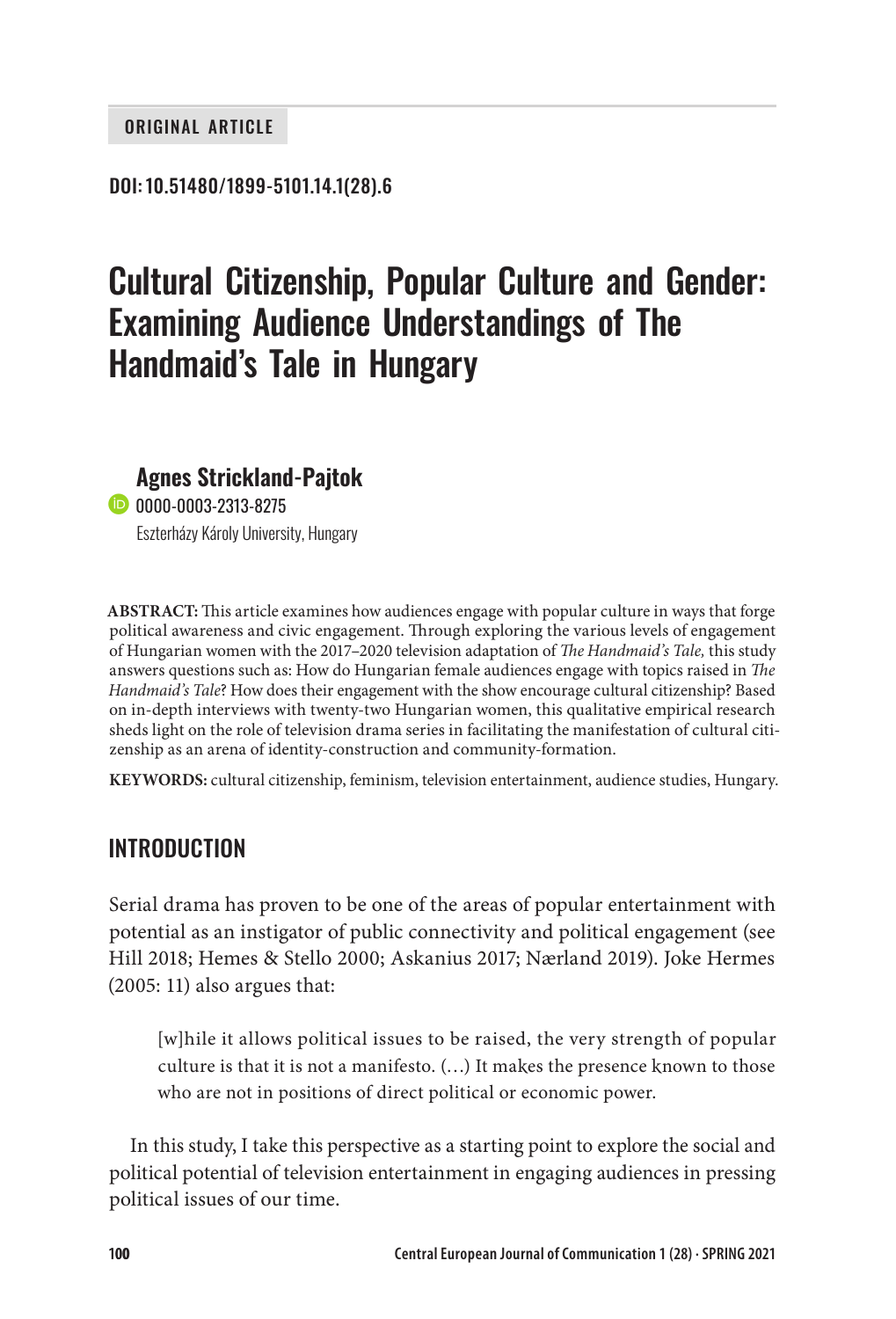Based on in-depth interviews with twenty-two Hungarian women, this qualitative empirical research aims to shed light on the role of television drama series in facilitating cultural citizenship. This is understood as "an arena in which not only meaning is struggled over, but identity, subjection and subjectivity, community, and inclusion and exclusion as well" (Hermes, 2005: 6). Thus, the main motivation behind this scrutiny is to examine whether the engagement with products of popular culture can propel political interest, and to probe the statement that popular culture can be "celebrated as a domain of resistance against dominant power relations" (Hermes, 2005: 3). Here the broad topic of politics and popular culture is going to be studied through examining the political dimensions of television series, and through exploring the various levels of engagement of Hungarian women with the drama series adaptation of Margaret Atwood's book (1985) *The Handmaid's Tale* (HBO, 2017–2020).

The plot of the series revolves around the story of June, who tries to find her daughter who had been torn away from her, and free her from Gilead. The brutality, extreme inequality and violence of this totalitarian regime are conveyed to us through the protagonist's story, and as viewers, we are invited to identify with life in this dystopia through her eyes.

The current political developments in Hungary concerning the role of women and gender equality also make topics tackled by the drama series relevant. For instance, the declining birth rate is planned to be overturned by significant subsidies for families with three or more children (Miklós, 2015). At a 2015 party congress, László Kövér, the Speaker of the Hungarian National Assembly, stated that "the pinnacle of a woman's self-expression is to give birth" (444.hu, 2015). Also, accredited gender studies MA courses in the country were discontinued in 2018 (Balázs, 2018), and in 2020 according to new amendments to Law 2020 LXV only opposite sex couples can adopt children (Hungarian Spectrum, 2020). These incidents all suggest that for the Hungarian public – and women especially – topics connected to gender roles and the blurring of boundaries between the public and private spheres are all current and talked about, causing often heated debate regarding the social-economic impacts and ethical implications of the government's family policy (Átlátszó, 2016; Balogh, 2018; Bence, 2018).

Another, more universal reason for conducting a line of research fueled by feminist audience studies and focusing exclusively on women's opinions, was to draw attention to the well-known, oft forgotten phenomenon, that in society the norms of typical and accepted behavioral patterns for men and women are pre-set. These globally normative and widespread patriarchal societies privilege masculine behavioral patterns. This experience is in accordance with the statement by Josephine Donovan (2012: 187):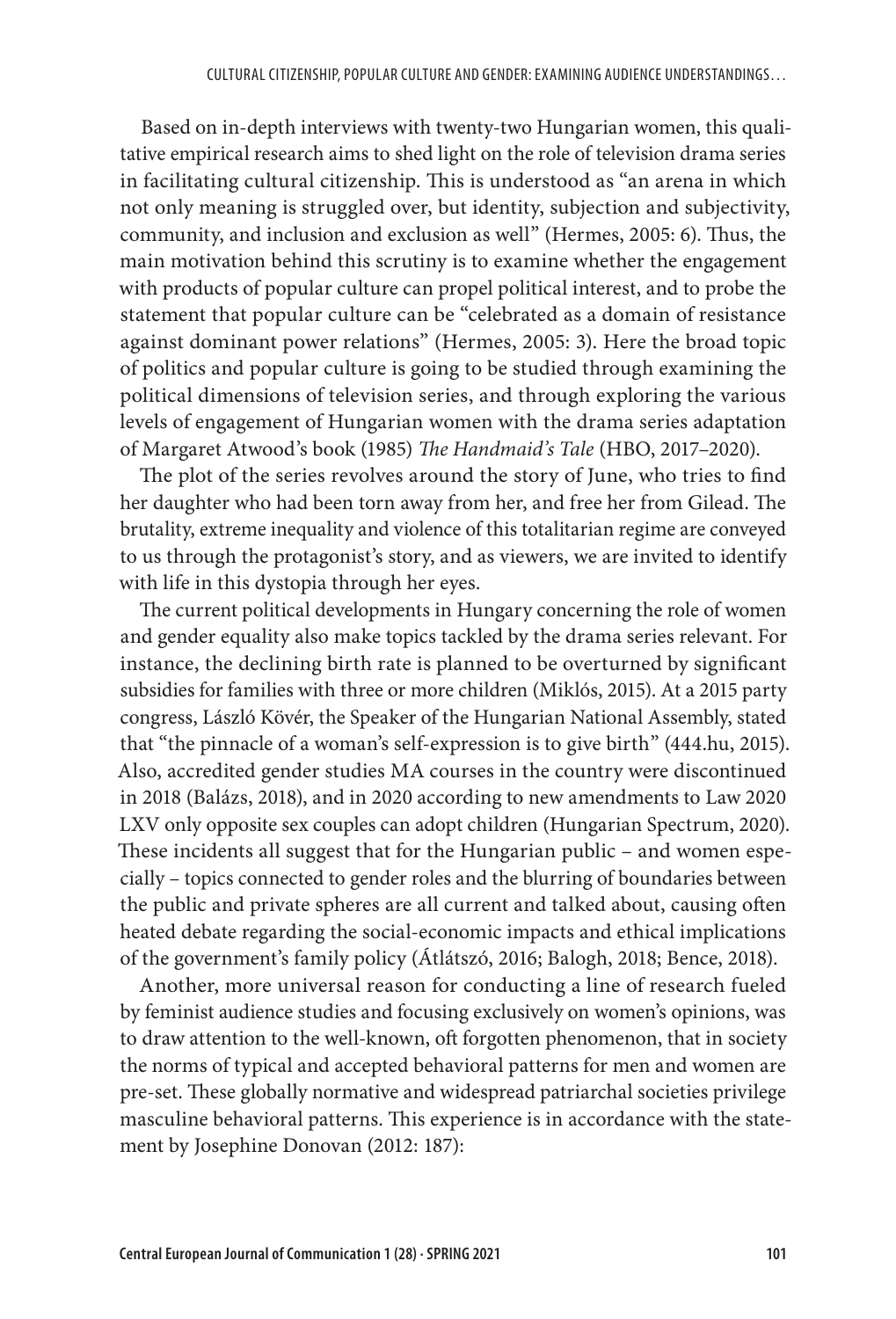[e]xisting patriarchal theory has no place for women as women; at best, women can be incorporated as pale reflections of men. Thus, many "gender-neutral" laws have failed to benefit women because they neglect the contingencies of most women's social situations.

A consequence of this inherent, unavoidable, yet undetectable patriarchy, is that women often feel that public life is not commensurate with their needs, and does not tackle their problems, hence they withdraw from it, and remain silent regarding public matters.

Inspired by these topics, this interview study is informed by the following research questions (RQ): RQ1 – How do Hungarian female audiences engage with topics raised in the television series *The Handmaid's Tale*? RQ2 – How do they react to the dystopian patriarchy portrayed in series and how does this prompt reflection on gender inequality and body politics in contemporary Hungary? RQ3 – How can we understand this engagement as expressions of cultural citizenship?

## CULTURAL CITIZENSHIP

In establishing a thematic framework for this research, Joke Hermes's notion of cultural citizenship is of vital importance, since it offers the possibility to "analyze the democratic potential of popular culture" (Hermes, 2005: 4). This aim coincides with the scope of the research questions about capturing Hungarian audiences' reflections on gender inequality prompted by the series. According to Hermes's understanding, cultural citizenship is "an arena in which not only meaning is struggled over, but identity, subjection and subjectivity, community, and inclusion and exclusion as well" (Hermes, 2005: 6). This concise but dense definition aptly captures two aspects of cultural citizenship: an arena for identification and of community-building. Thus, engagement with media products is not a solitary activity, but a "process of bonding and community building, and reflection on that bonding, that is implied in partaking of the text-related practices of reading, consuming, celebrating and criticizing offered in the realm of (popular) culture'" (Hermes, 2005: 10). Scrutinizing audience-reactions can become a territory to explore one's identification processes in relation to social, political phenomena. Therefore, in this research, reactions to extreme gender inequality and patriarchy portrayed in the series mark the tendencies and peculiarities of a certain (interpretive) community.

As the research questions of this study indicate, the aim here is to capture audience-engagement inspired by the series. Yet, the scope of this engagement is somewhat vague to delineate. On one level it is clear that concrete actions (such as attending protest demonstrations, signing petitions) count as engagement, but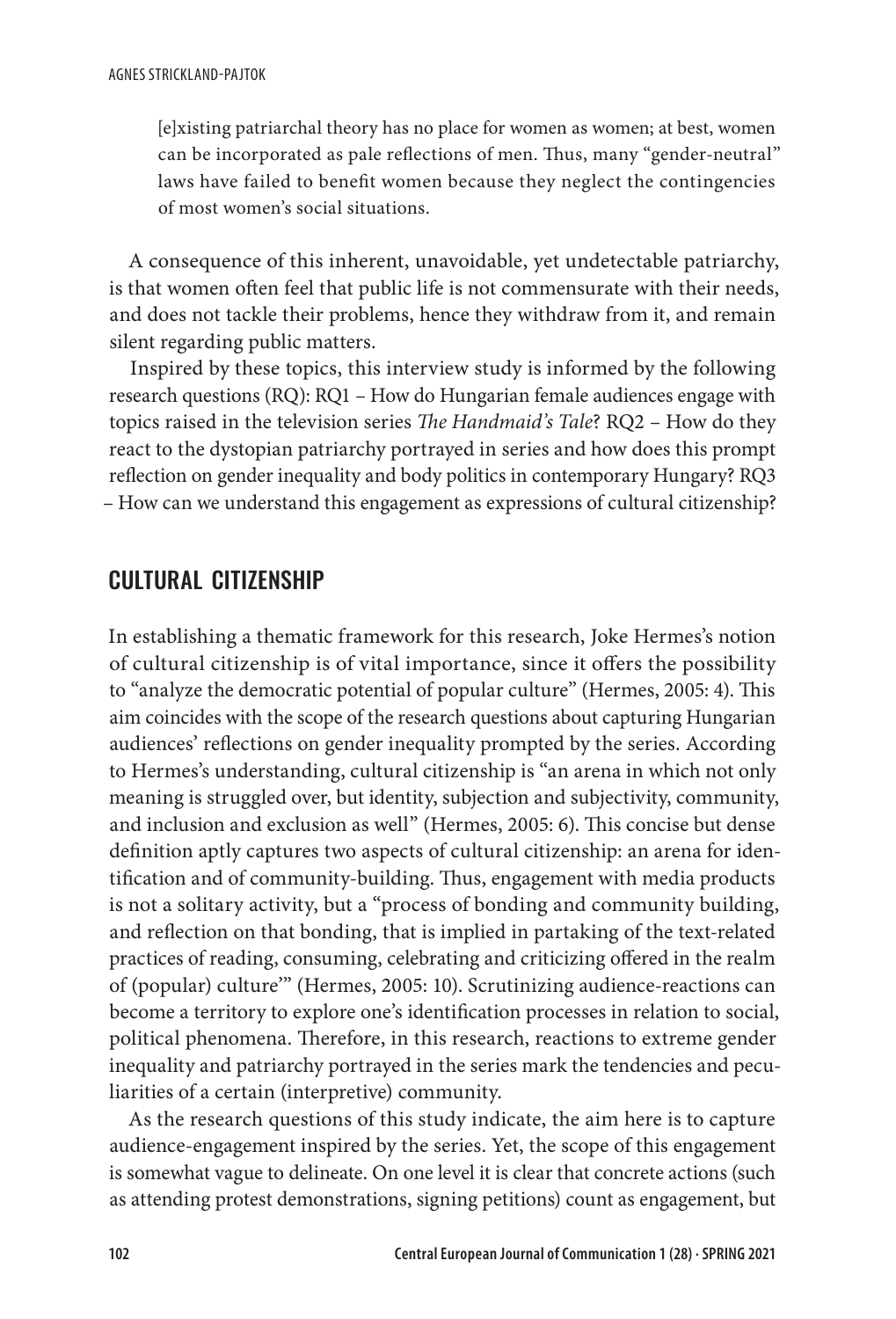it is less discernable to draw a line on the other side, and decide whether more informal acts (for instance a chat with friends) can also be defined as engagement. To find an answer to this puzzle, I share the inclusive view of Dahlgren (2006: 278) according to whom "clinging too rigidly to formal deliberation risks losing sight of everyday talk and its potential relevance for democracy". Also Dahlgren (2006: 279) argues "[t]he looseness, open-endedness of everyday talk, its creativity, potential for empathy and affective elements are indispensable for the vitality of democratic politics". Hence, the means through which popular culture can fulfill its connective position is the act talking, since it is via talk that political issues become actualized, and hence "the interactional public sphere emerge as a sector of civil society" (Dahlgren, 2006: 276).

To be able to understand the interconnectedness between popular culture and politics, a wider definition of the latter shall be accepted and used here. In everyday conversation we tend to refer to politics in its institutional sense, however, – for this research it is more fruitful to work with a broader meaning of the term. According to which, as Van Zoonen (2005: 5) contends "politics is not just what politicians do. (…) Politics is also a "field" that exists independently from its practitioners and that accommodates the continuous struggle about power relations in society". The reason for the preference for this definition is that unlike other notions, which regard the public as passive masses who are only providing the background for institutional politics, this interpretation sees people as contributors to politics, and as active agents of the public sphere. This view is in parallel with how this study understands the notion of politics, and views the connection between the public and private spheres. Dahlgren (2006: 276) also arrives at a similar conclusion regarding the porous boundaries between the private and public spheres by stating that "we have the empirical permeability between public and private (…) not least in the blending of politics and entertainment and other forms of popular culture".

Yet, in addition to overarching theoretical studies within the field of media studies, there is also a need for a wide variety of empirical inductive research which should complement abstract approaches. It should also reveal new aspects of media theory from a social, hence often more relatable perspective, and can add nuances to the field of audience studies.

Empirical studies even have the potential of highlighting alterations the genre of drama series has undergone in the last couple of decades. For instance, in her seminal study *Watching Dallas* published in 1985, Ian Ang gathered the most typical features of serials as displaying episodic character, 'unrecorded growth' between episodes, cliffhangers and the potential for becoming endless (Ang, 1985: 51–56). She also captured the prevailing ideology of mass culture "which arouses definitely negative associations" (Ang, 1985: 94). Even though aversion to serials can still be traced (Van Zoonen, 2005: 11), by the late 2010s the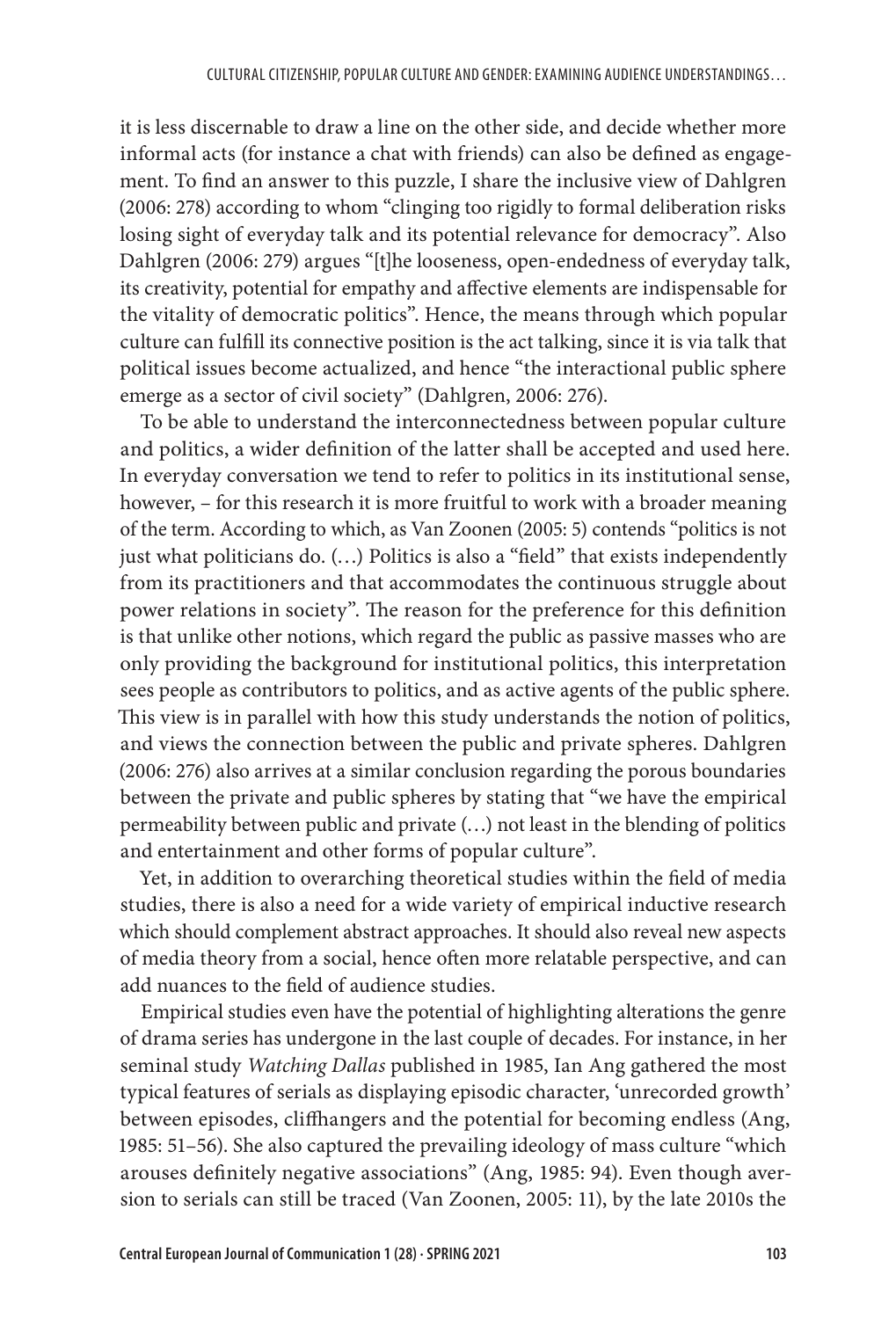consumption of television series has become a socially accepted form of entertainment. As the content of television drama series often relates to "scenarios and dilemmas already of significance within broader society" (Hodkinson, 2017), popular TV-genres have transformed into "starting-points for the reflection on matters of societal or political significance" (Nærland 2019: 665).

Having read these insightful articles examining audience-engagement with popular culture, and seeking for other, even more relevant for my close field of research, a knowledge gap presented itself. For although there has been valuable research conducted in the field of audience studies in Hungary (Bényei, 2001; László, 2005; Munk, 2009), the examination of genres of popular culture from the point of view of feminist audience studies have remained understudied within the discourse of Hungarian media research. Hence, this study attempts to fill in (or at least lessen) this knowledge gap.

# METHODOLOGY

This study draws on qualitative in-depth individual interviews with female interviewees (N=22, aged 17–56) conducted in the period of April to May 2020 in Hungary. I intended to meet personally with all of the interviewees, yet this was possible only in seven cases. Due to the COVID-19 pandemic, social distancing was enforced, and traveling was restricted, hence the rest of the interviews were conducted remotely over telephone, or via Skype, or Messenger.

Since I decided to analyze Hungarian women's reactions to and engagement with the series, non-probability purposive sampling appeared to be the right path. Within this chosen group I had no further requirements in terms of whom I intended to include in the research, hence anyone could participate regardless of age, location within the country, or how many episodes they had seen. Therefore, my data became homogenous in that regard. In terms of finding respondents, I initially confined myself to convenience sampling: I looked up friends of mine on Facebook who liked or followed the official page of *The Handmaid's Tale's* latest adaptation. This way I found three people who agreed to talk to me. The fourth interviewee joined through snowball sampling: one of the interviewees recommended her daughter to participate. The rest of the participants joined by responding to my call on Facebook, which I shared both on my personal timeline, and in order to find interviewees who are not my friends and acquaintances, in various Facebook groups.

The interviews were conducted in Hungarian, with the exception of Respondent 1, whose command of English was advanced due to her family's background, and hence the expression of her thoughts was not compromised despite not using her mother-tongue. The interview questions were designed to allow the participants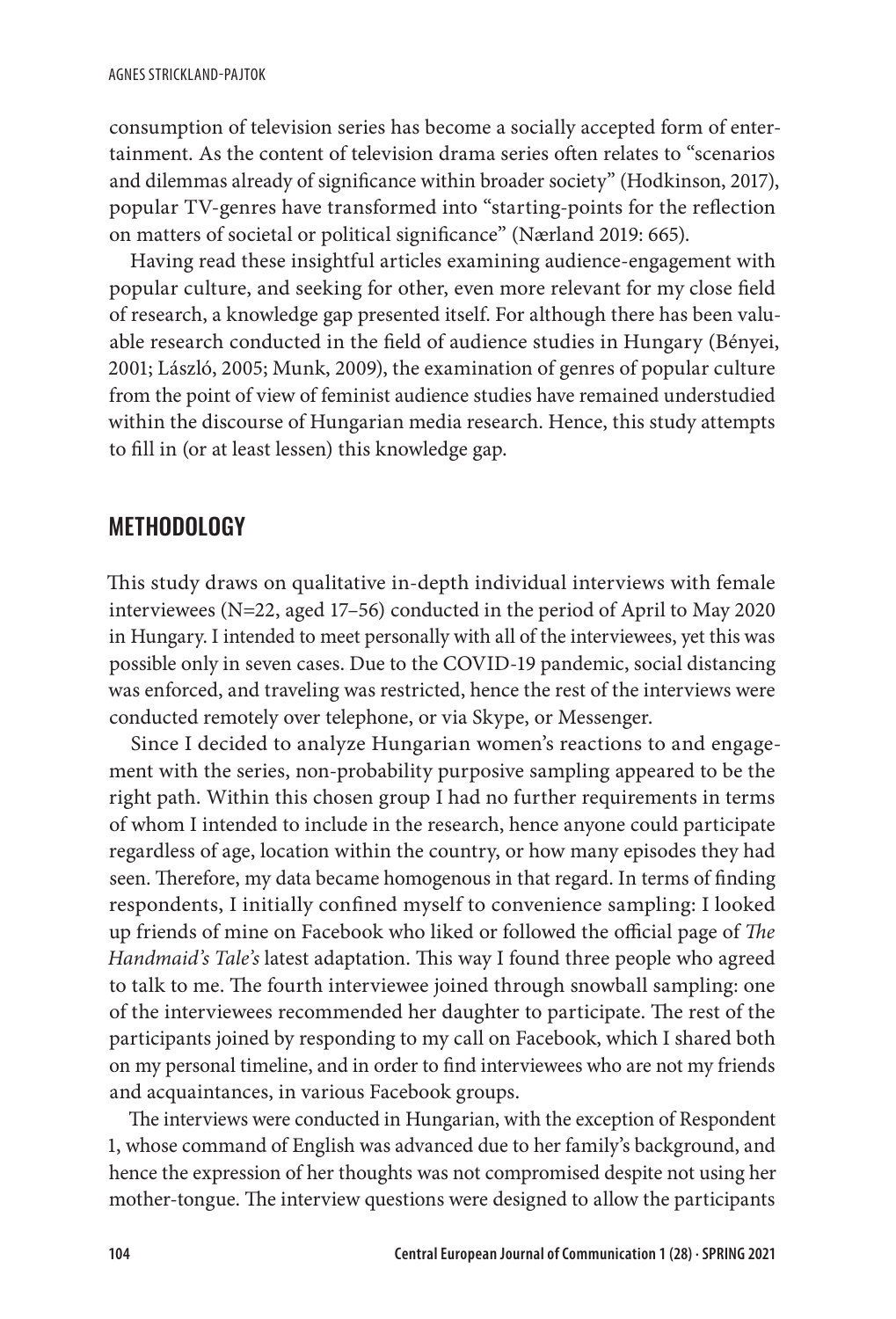to verbalize their engagement with the series, while they also encouraged participants to make connections to their own socio-political context.

Analyzing qualitative interviews often entails textual analysis as a main guiding principle. Yet, this method has its pitfalls, since textual analysis can covertly represent, as Hermes 2005: 86 argues "the researcher's (superior) reading of a set of texts against the partial or no politicized understanding of audience groups". To avoid this trap it seemed to be an advantageous step to ameliorate the hierarchical nature of textual analysis by harnessing the hermeneutic tradition, and employing the infinity of the hermeneutical circle (Kvale, 2007). When applying this tradition, I first re-listened to and transcribed all of the interviews, which provided me with an even deeper insight. I re-read the most crucial parts to allow the dynamic interplay between the individual passages and the entire text to reveal new layers of meaning. This way many contradictions of the interviews explained themselves, and answers to questions were found sometimes scattered in the text.

During the coding process I sought for reflections on the fictional world of Gilead and its characters, then expressions of engagement with the series were traced, which was later extended to reflections on inequality prompted by the series. By close reading of the results, the following thematic clusters were formed: 1) Comparison of Gilead and their context; 2) Engagement with the series manifesting in active civic participation; 3) Factors derailing manifestations of cultural citizenship, and leading to civic disengagement. Although a hermeneutic process is infinite, here it ended when a sensible coherent meaning was reached (Kvale, 2007).

Since the interviews were recorded in Hungarian, the relevant parts needed to be translated into English. All in all, this experience supported the assumption that although audience research is not easily combined with textual analysis (Hermes, 2005), if applied sensibly this combination can lead to rewarding results.

# FINDINGS

To find answers to RQ1–3, as presented earlier, the interview questions were designed not only to reveal reactions given to the characters and their plotlines portrayed in *The Handmaid's Tale*, but also to capture articulations of the participants' identity-construction prompted by the program. The participants were encouraged to employ a certain suspense of disbelief, and to view the world portrayed in *The Handmaid's Tale* from within, as if they were part of the story, and not as a media product. In this way, the questions should elicit spontaneous reactions and preferences as opposed to premeditated answers.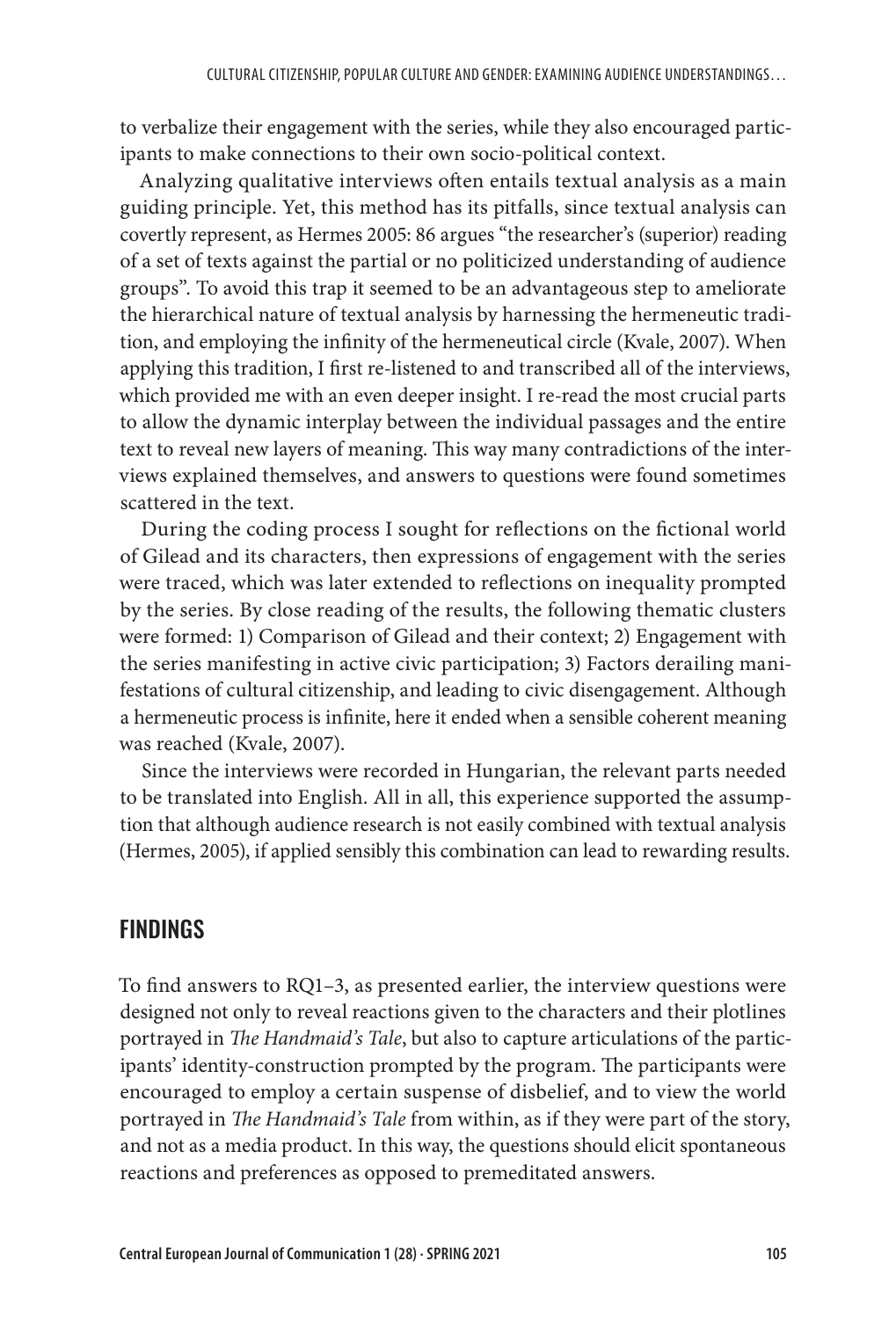#### PARALLELS BETWEEN GILEAD AND THE WORLD WE LIVE IN

To guide the participants towards discussions of socio-political topics, they were asked whether they see any parallels between the fictive Gilead and "our world." The reason for this choice of words was to make the interviewees free to associate Gileadean patterns to their micro or their macro (national or even international) contexts. Thus, a wide variety of similarities were enumerated.

One of the most commonly mentioned parallels identified by the respondents was the overarching feeling of mistrust.

Respondent 5: "They [the handmaids] don't dare to say even obvious things aloud, which are in everyone's minds, they are just carefully testing who they can trust and who they can't".

To underscore these thoughts, during the interviews a similar reluctance to verbalize concrete beliefs was also palpable. Hesitation was often expressed through non-verbal communication by glancing at the recording device, slowing down of speech delivery, asking permission or expressing doubt: Respondent 5: "I don't know if I'm allowed to say this".

However, even though many participants concretely expressed reluctance to talk about politics, most of them eventually acted otherwise, and after an initial hesitation discussed political issues lengthily. A statement that captures this ambiguous attitude to politics was uttered by one of the respondents: "I think – but I don't want to talk about politics – in Hungary today there is no democracy" [Respondent 8]. In another interview of a similar structure, the interviewee's hesitation was followed by a well-formed opinion:

Respondent 22: "I don't want to talk about politics, but in the recent past there was a scandal when certain politicians and the government suggested that a woman has to have three children, and these statements make us, women feel that those men, up there in the Parliament want to decide what shall happen to our bodies".

These statements suggest that in addition to capturing reactions and preferences, popular culture often provides the audiences with topics in connection to which they are willing to express their opinions and their political beliefs. This finding underscores Dahlgren's (2006: 276) statement that "popular culture helps people to connect the private and the public, the personal and the political". As in these cases – through the mediating subject *of The Handmaid's Tale's* fictional events – these Hungarian women were eventually willing to talk about socio-political topics, and verbalize their objection to gender inequality, patriarchy and totalitarian regimes. These participants were not characterized by the customary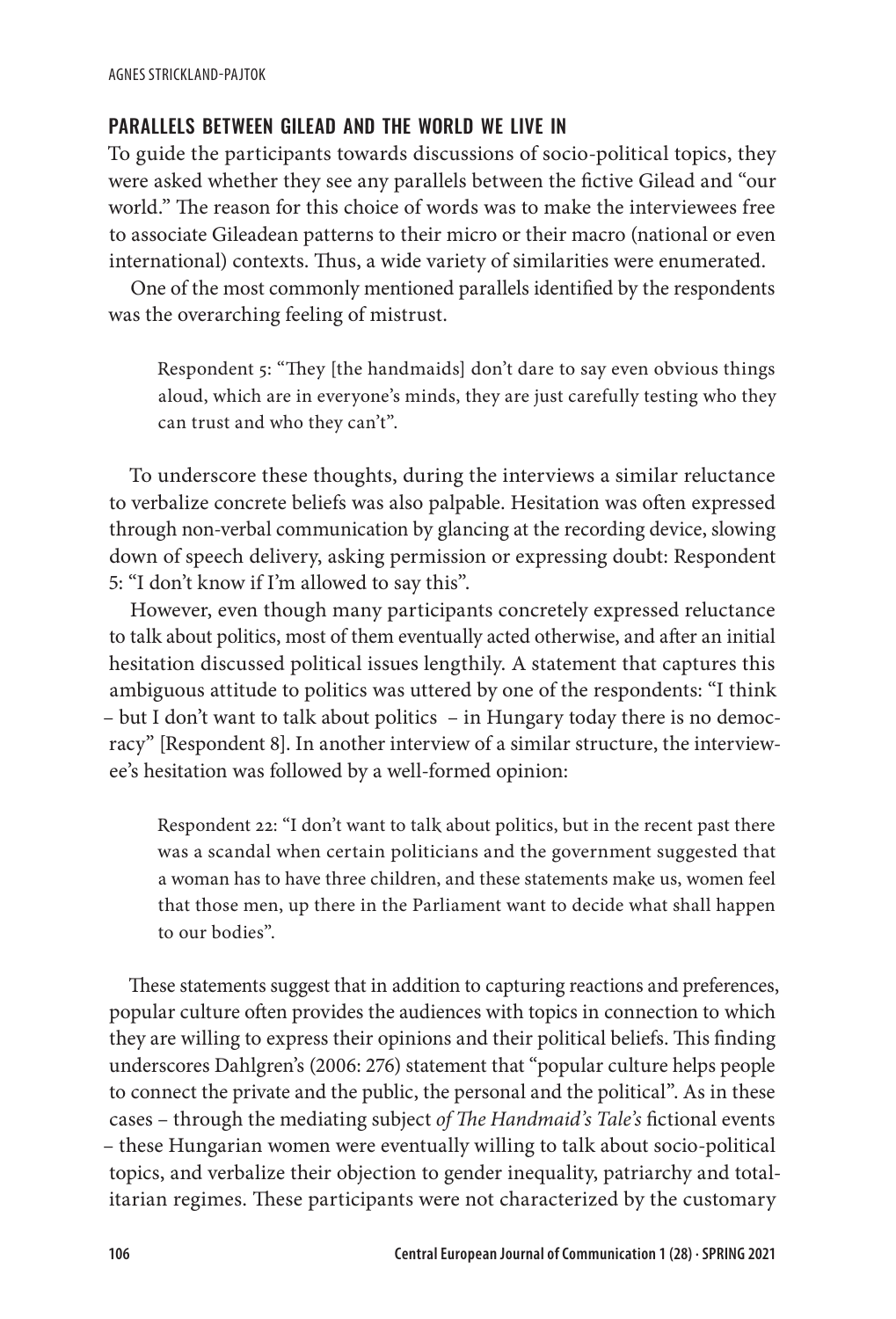Hungarian political apathy (Timar & Republikon Institute, 2017), as despite their initial reluctance they engaged in discussing political issues. This lack of apathy strengthens the assumption that popular culture can be more than mere entertainment, and emerge as a sphere of "interpretation and evaluation and the space to be excited, frightened, enthralled" (Hermes, 2005: 10).

Motherhood, and the appearance of the female body as a common commodity of the state of Gilead were echoed frequently in the interviews. This circumstance reminded some participants of their own maternity.

Respondent 22: "When I was pregnant I was bothered by the hype and admiration, because I felt that it was not because of myself, but only because of the baby. That I'm only wanted because I'm pregnant".

Another similarity between Gilead and our present day experience identified by the respondents is the way women are treated while giving birth; Respondent 18: "in hospitals women are extremely vulnerable, you're forced to accept everything, they say that it is the child's life which ultimately matters". One participant went as far to say that the similarity between Gilead and her experiences is that in both worlds "women are machines for giving birth" [Respondent 7].

However, although most participants see the parallel between the attitude to women and childbirth in Gilead and present day Hungarian governmental decisions, this is not necessarily a negative trait for everyone. For instance, one respondent admitted that despite the similarities, she thinks that their current manifestations should be welcomed, since in Hungary this ideology:

Respondent 15: "doesn't appear in such a sick way. Rather that women are encouraged to opt to have more children, one, two, three, four, as many as one wants, not every woman has to have a career".

While processing the plethora of answers, it was especially thought-provoking to witness how the interpretation of this media product happens through one's own personality and world view. To provide evidence to this observation, while most respondents notice the extreme inequality the series portrays, these episodes conjure very different associations in them. Some are reminded of present day gender inequality; "women still earn less than men, which is also a form of discrimination" [Respondent 10].

Some associated the dictatorial regime of Gilead with historical events of the past by stating that "there could be many similarities including the events during World War II and communism" [Respondent 6]. The current socio-political climate in Hungary also seemed reminiscent of those in Gilead for a few of the respondents: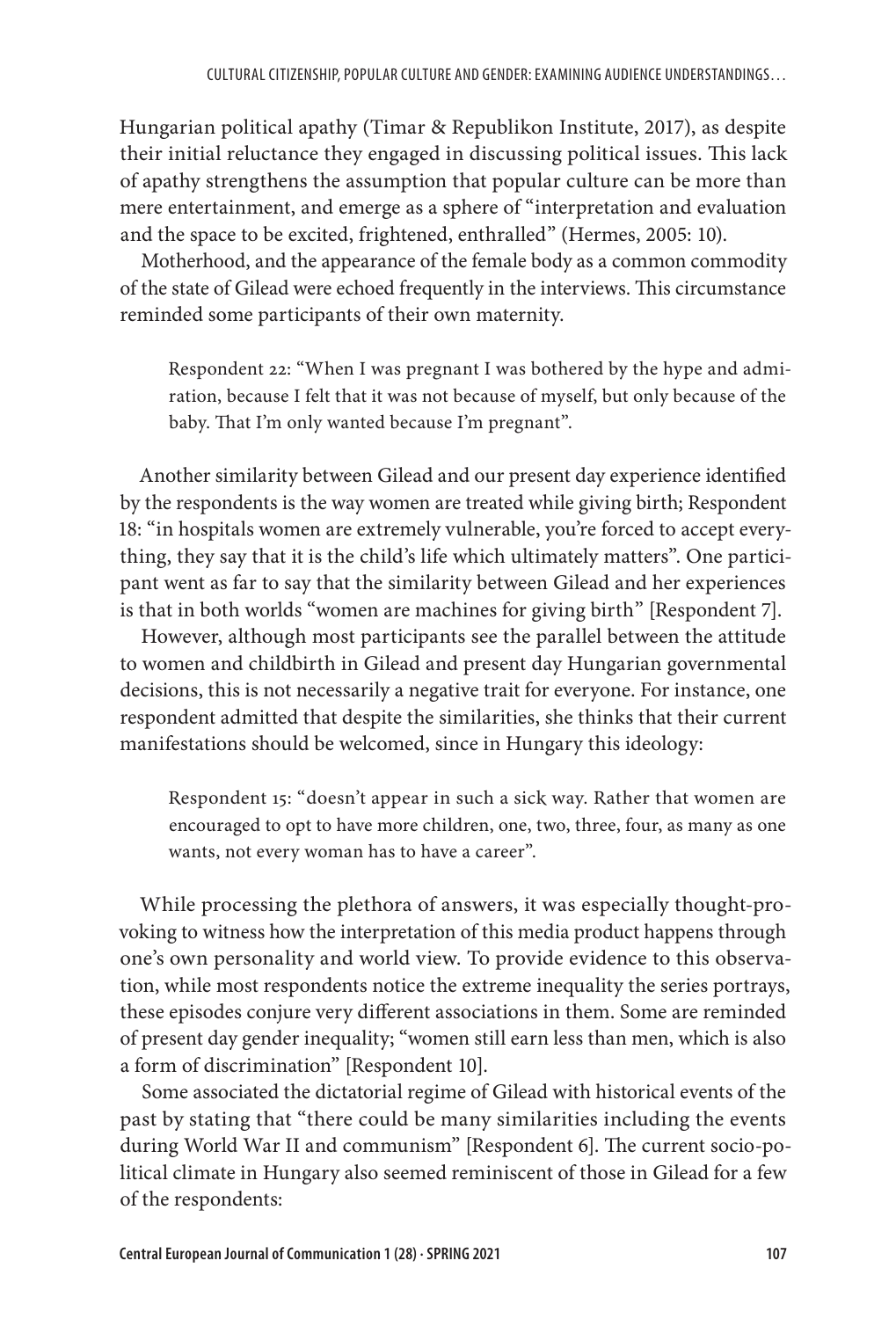Respondent 7: "it is an existing problem in current politics (…) that we don't expect anything else from women just to give birth. This has been stated clearly, and our welfare system is based on this".

Yet, during the interviews the scope of attention occasionally went beyond the borders, and the issue of global inequality was also raised:

Respondent 15: "as we can see, the pillars of the world work that way that there are extremely wealthy countries, but this is only possible because there are very poor ones. (…) So, there shouldn't be famine, but there are countries where they gobble more than they can eat".

Also the inherent hierarchy of religious communities was mentioned: gender inequality "is typical at Christians and Jehovah's as well. I'm saying that as being a Catholic. (…) There are no female priests in the Catholic church" [Respondent 18]. These different perceptions of the same media product suggest that one's interpretation of works of art is guided and transformed by one's own experiences, knowledge, cultural and social background.

Apart from political parallels, more universal ecological-biological similarities were also noted. In Gileadean society, one of the key problems which fuels its radical (and desperate) dictatorial and patriarchal regime, is environmental pollution and the rapidly declining birth rates. Some interviewees see such correspondences with our lives, where "the number of barren women are also increasing" [Respondent 12]. Environmental concerns connected to bodily issues were also voiced: "mankind is not doing well regarding looking after their natural habitat. (…) We can feel that women have more and more physical difficulties [to conceive]" [Respondent 5].

#### CULTURAL CITIZENSHIP AND CIVIC PARTICIPATION

A key aim of this research was to reveal more about the various levels of engagement of the audience with the program, and to find out how they react to the patriarchy shown in the series, and how the program prompts reflections on present day issues in Hungary. Responses to this query were usually articulated by the respondents when explaining how they would behave in a dictatorial world like Gilead, and how they respond to every day inequality.

Some thought it essential to demonstrate active civic responsibility. The actions these interviewees do, in order to attempt to induce change, include signing or setting up petitions [Respondent 21], participating in protest demonstrations [Respondent 21], raising awareness to participate in elections [Respondent 20], and write articles about pressing issues [Respondent 20].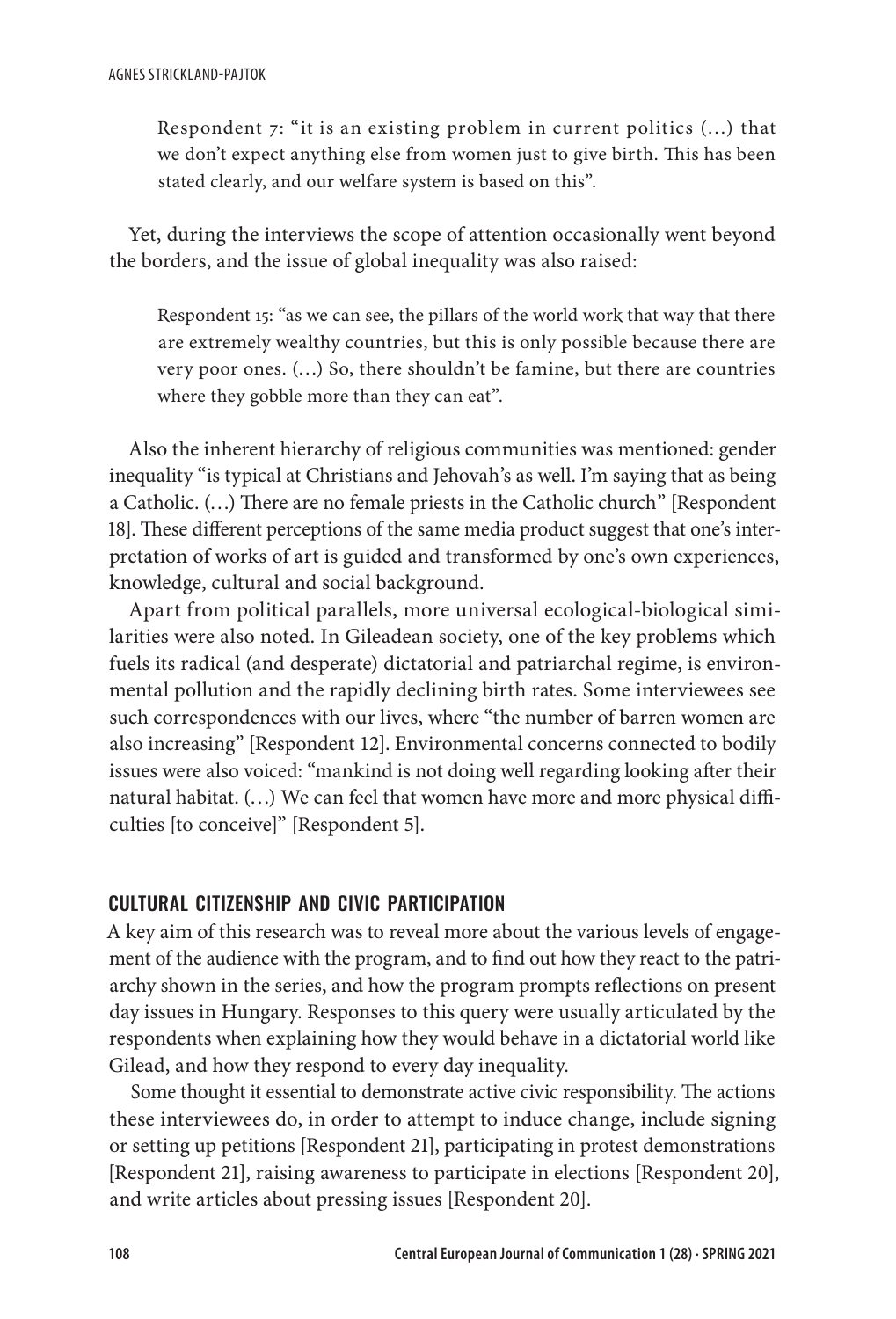In this sample even the socially-politically more active interviewees questioned the efficiency of democratic acts (like voting, signing petitions), but they would not cross the line towards illegitimate actions. Yet, occasionally the limitations of democratic institutions and practices were verbalized: "social initiatives can only be successful if they grow into demonstrations or even into a revolution which can bring forth real change" [Respondent 20].

Respondent 3 gave an intriguingly self-reflexive description of her engagement. She revealed that the series does not motivate her to carry out certain actions, but it stops her from acting a certain way. By becoming more perceptive to gender inequality she consciously focuses on avoiding situations – such as being humiliated, lacking equality, suffering mental and physical abuse. Respondent 3 also aims to put an end to these kinds of incidents both for herself and for women around her. Gaining inspiration from the series is not unique to her, finding encouragement in fiction was mentioned by other respondents. For instance:

Respondent 19: "That's why it is good to watch the series (…) If you get into similar situations, for example, if you are treated unfairly, then you can find strength in what you have seen".

Another way to act against harmful behavioral patterns seems to lie in the domain of child rearing. When talking about how to implement change and work towards gender equality, a significant number of the interviewees said that they consciously raise their children according to a less conventional, less patriarchal set of rules. This idea appeared regardless of whether the respondents were raising female or male children, yet those who were talking about boys, men of the future, seemed to be even more devoted. For instance:

Respondent 22: "It is very important for those who have sons like me, that we raise them that way that they won't think when they come home from work that they have done all their duties".

In the case of girls, the intent to protect them, and keep them away from negative experiences is usually more dominant. "I have two daughters and I always pay attention that they don't have to go through what I had to" [Respondent 21].

Intriguingly the power of education always appeared in discussions with participants who are teachers or lecturers, who often displayed a sense of devoted optimism. These interviewees did not follow June's overtly rebellious methods, rather the covert strategies of the Marthas, who would rather choose the strategy of undermining the system from inside, and believe that their role as teachers also entails the responsibility to make younger generations aware of the importance of equality and standing up for basic rights. "As a lecturer our position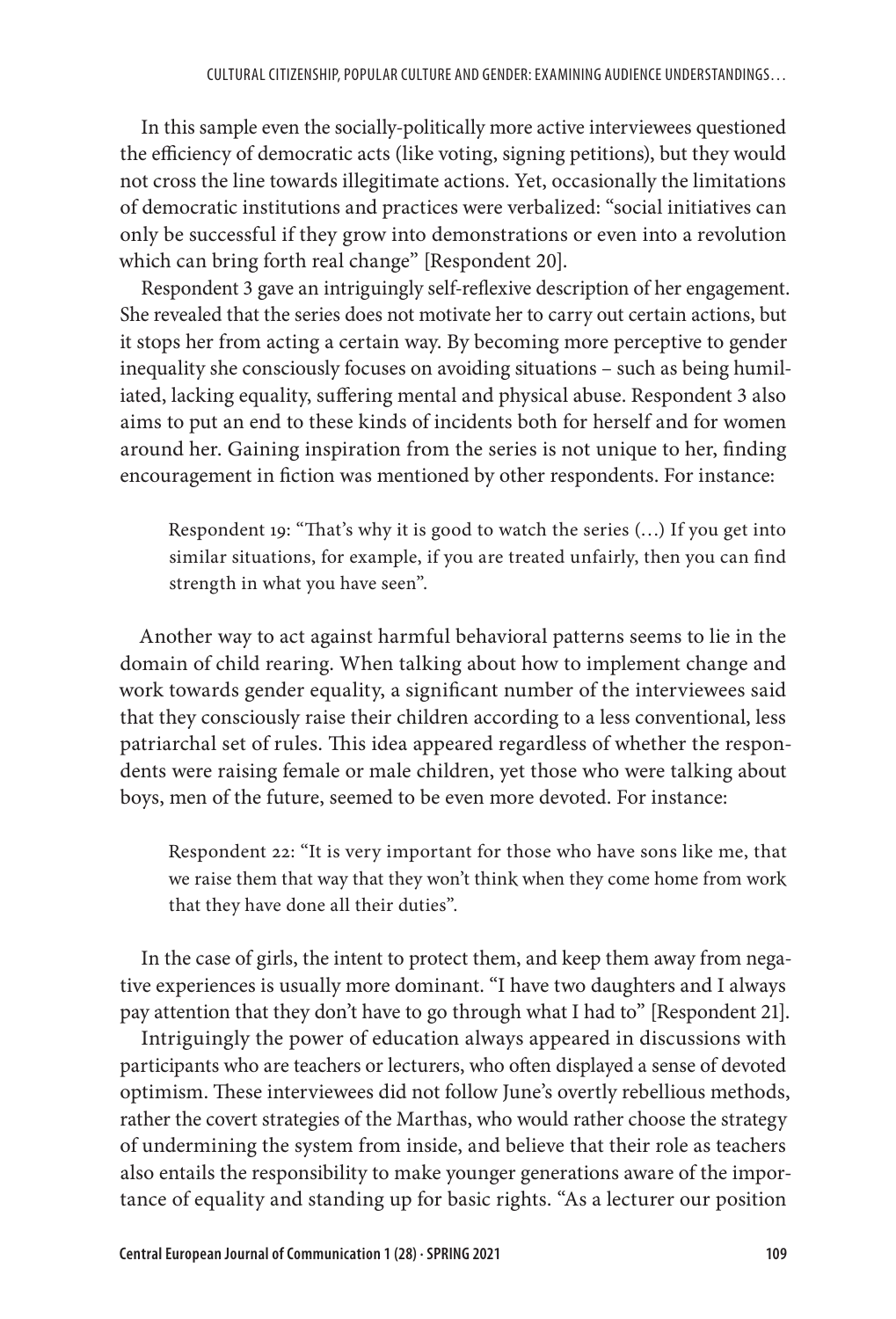is quite good. Because we can encourage students to think critically and to stand up for themselves" [Respondent 6]. Another sense of teachers' duty appears in Respondent 4's thoughts:

Respondent 4: "[If I were in Gilead] I would save those who are rebelling. (…) But actually this is what I'm doing now, I'm saving those who are rebelling. That's why I work in teacher training".

Even though, as we have just seen, there were many examples of concrete engagement, some more subtle forms of participation were also noticeable. Almost all participants recalled that they first heard about the series through someone recommending it to them. Respondent 12: "Once I was at one of my friends' place, and she recommended it [*The Handmaid's* Tale]. I watched the first episode with her, and then I started to watch it on my own".

In addition to recommending it, discussing issues related to the series with friends, family members or online social media groups is also typical. These discussion topics include male-female roles, raising children to be aware of patriarchal patterns and plans to change a flawed system. As the following respondent (the youngest participating in the research) shares:

Respondent 1: "As a teenager I don't really have the means to stand up. But I do like to talk about it with my friends, my female friends and just get their opinions on what they think of the society, and what we could do in the future as well".

Respondent 2 shared the experience of watching the series with her sister, with whom they often dwell on the horrors the program displayed. Another interviewee shared the experience of the series with her daughter: "My daughter – 11 at the time – watched a few episodes of the series with me, (…) and we discussed how women are silenced in the series" [Respondent 5], thus highlighting that talk is a "constitutive of publics and is thus both morally and functionally vital for democracy (Dahlgren, 2006: 277). Through these accounts it can also be witnessed how audiences shape their identities and simultaneously bond through capacity of television entertainment to launch a dialogue about crucial matters. When offline dialogues are not possible, discussions often take place online, either in various social media groups or on one's own timeline: "Interesting that I posted about The Handmaid. If something is like wow!, then I immediately post about it on Facebook" [Respondent 9]. These statements display the potential of popular culture to not only amuse its audiences, but also to become "a means of understanding society and social relations" (Hermes, 2005: 158).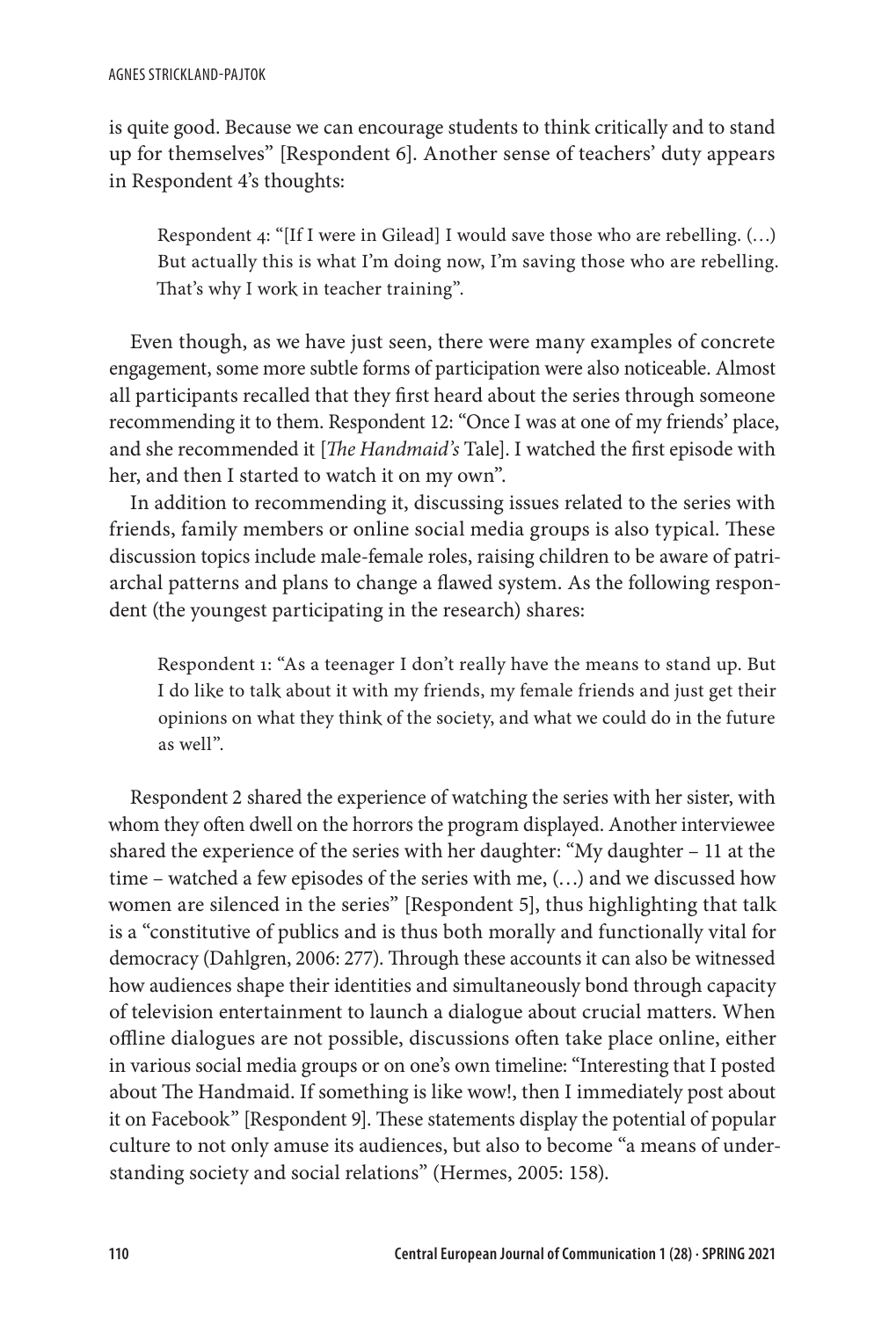The articulations of community and bonding expressed by respondents in this study pay testimony to how TV series and other popular genres can facilitate dialogue especially regarding 'sensitive' topics, which divide society such as power inequality, corruption, and the question of women's roles in reproducing the nation. Contemporary Hungarian society is deeply divided by party preference with no dialogue between the two sides. *The Handmaid's Tale* – along with other drama series – has the potential to catalyze discussions between the two groups about topics which they usually avoid and to forge various forms of engagement. The mobilization of curiosity to initiate discussion with people of opposing opinions suggest that readers indeed "may use their knowledge of particular subgenres or authors to communicate with others, and thereby build the community itself in its most concrete forms" (Hermes, 2005: 68).

Based on these accounts, the assumption is formed that the experience of watching the program provides audiences with a sense of community, imagined or real, online or offline, thus manifesting the essence of an interpretive community (Hermes, 2005: 155). The constituents of a particular interpretive community are "shared knowledge of the history of the subgenre, the building of virtual texts, and the ability to use one's knowledge of this form of popular culture to communicate and make contact with others" (Hermes, 2005: 68). Through analyzing the interviews, it can be seen that all three factors materialize in this research. First, the viewers have a thorough understanding of the genre in general, in which they can place *The Handmaid's Tale*. Secondly, they have their own individual reading of the tale. Thirdly, they are also capable of implementing this covert knowledge in their real life activities, as we have seen when they spoke about engaging with others and engaging with socio-political topics. Thus, due to the formation of an interpretive community "a particular form of cultural competence may be seen as a bond between groups of readers who never meet physically" (Hermes, 2005: 67). Therefore, the participants' attempts to position themselves as members of the imagined audience of *The Handmaid's Tale*, and also as members of their socio-political context while also probing its prevailing norms, delineate patterns of cultural citizenship "as a domain in which we may question how we belong to society" (Hermes & Stello, 2000: 230).

It is also a common feature of the participants that they often questioned the importance of their own actions. They often claimed that as individuals they are "too small" to act and induce change. Yet, when asked what they would do to stop inequality, they often describe actions similar to those of grassroots movements, in the sense that the participants often revealed that they make "efforts to mobilize individuals to take some action often of a political nature" (Kaid & Holtz-Bacha, 2008). Even recommending either or both the book and the series to others, or getting involved in online or offline discussions about topics suggested by the series and sharing the knowledge and experience of the narrative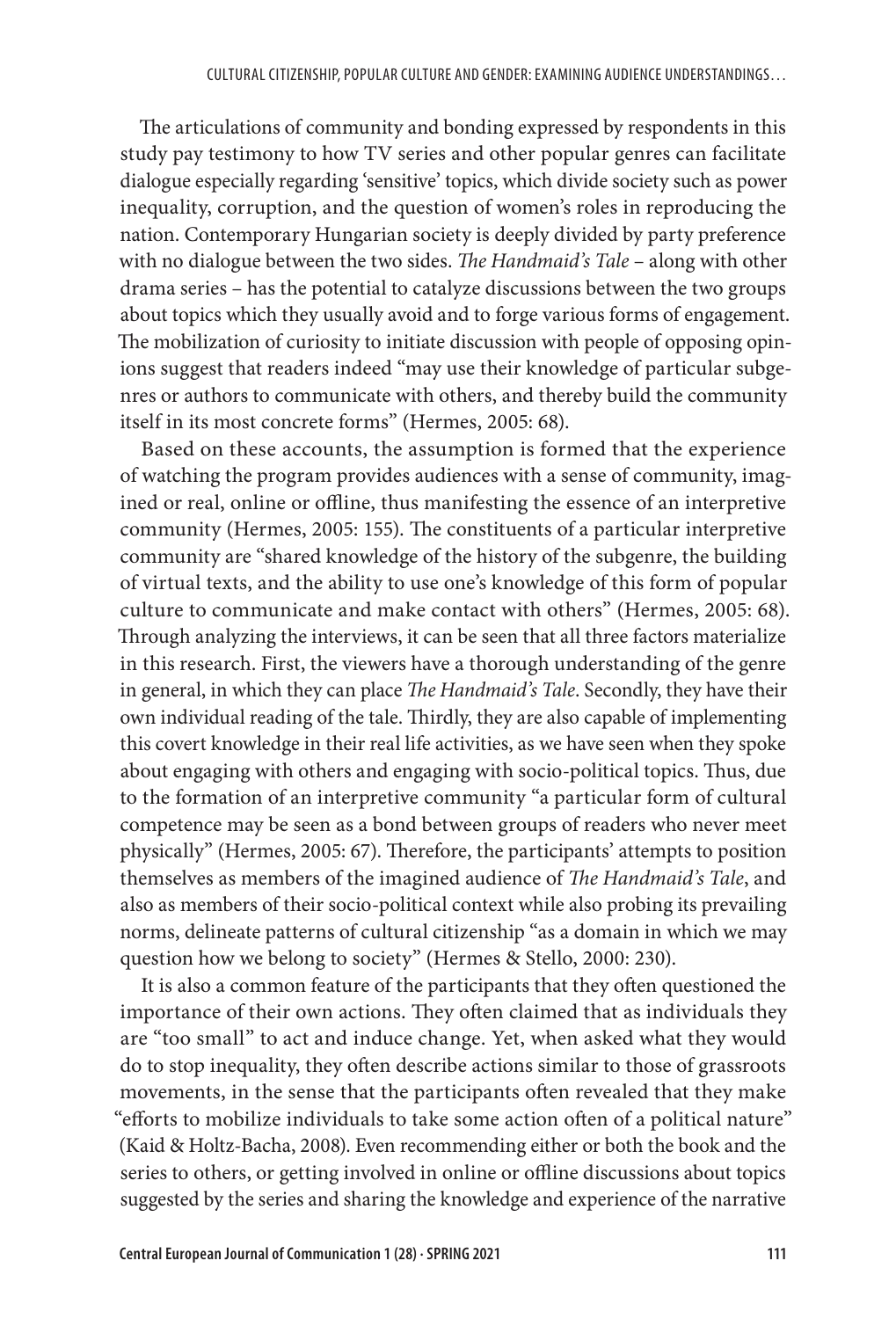with others can be seen as an act of bottom-up social activism. Nevertheless, for a few interviewees, social activism is a conscious choice, motivated by the belief that imposed top-down initiatives are less efficient then those when individuals can act in "their own context, where they can still rely on their own personal ties and connections" [Respondent 5], and when they can "help and induce change within their own context" [Respondent 20]. These statements capture grassroots activities as initiatives and movements coming from "the people: ordinary men and women, who autonomously organize themselves to cope with their predicaments" (Esteva, Shiva & Prakash, 2014: 3).

However, it is necessary to see that the actions and thoughts materializing after watching the series were merely conjured by the media product, but not created by it. As Respondent 3 observed: these feelings were inside her, only watching *The Handmaid's Tale* brought them to the surface. Hence, we can assume that watching the program does not alter fundamentally the interviewees' core beliefs and thoughts. Rather, watching the series heightens existing feelings, and legitimizes frustrations felt over social inequality. In these cases the emotions invoked by the TV program are turned into fully formed thoughts and get integrated into the respondents' world-view. Thus, these interviews provide us with examples about the assumption that media texts can indeed shape one's identification processes, and spectatorship can be "conceived as a set of subject positions constructed in and through texts" (Ang, 1996: 112).

#### CAUSES OF DISENGAGEMENT

Even though audiences display different levels of engagement with the television production of *The Handmaid's Tale*, a tendency can be seen that when respondents talk about the scope of their real-life actions prompted by the program, they often describe reasons why they often fail to act against injustice. When analyzing results about methods of withstanding inequality and injustice – both hypothetically in Gilead and in real life, the phenomenon can be traced among interviewees that they are often aware of right actions and choices, but various feelings and forces hinder their actions. In this research, the background of these restrictive forces are quite heterogeneous, hence to make them more comprehendible they are organized here into four categories.

Fear is one of these forces, which stops them from acting against injustice. Intriguingly, this sense of intimidation increases according to the level of one's professional position. Employees and blue collar workers experience a bigger sense of freedom, and feel that they would always stand up against oppression. In their case, examples of injustice often come from their own lives, and are usually of a personal nature. On the other hand, those in leadership positions feel that their freedom to express their views is limited.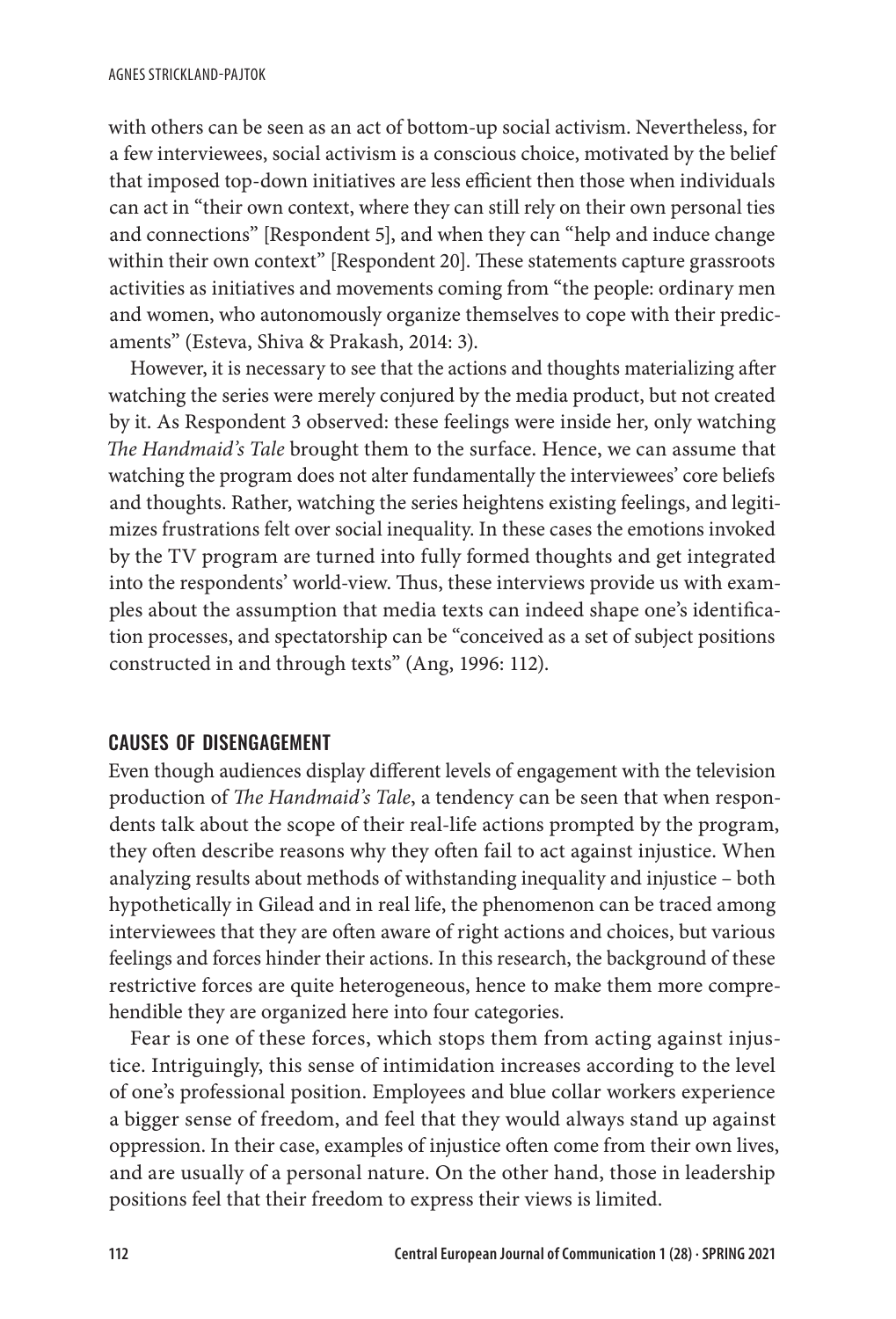Respondent 12: "Probably I shall voice my opinion more that I do. *Interviewer: And what stops you?* Respondent 12: "Mostly, political fear. That as a leader I can't say things the way I really think about them".

Or in another case: Respondent 17: "[O]ne is scared to act, because of their work. What will the people say? And things like that."

Apart from fear for oneself, the fear or even the potential threat against one's offspring is also a significant force to make one collaborate and withhold one's opinion. Those respondents who have children, shared the feeling that they would be braver, and more active politically and socially had they not been mothers: "If I didn't have anything to lose, and if I didn't have to have my children in mind" [Respondent 5]. One woman even went as far as saying that "children are biological weapons" [Respondent 4]. As an explanation she added: "[T] hrough her children, a woman becomes vulnerable. Hence, women who want to stay independent do not have any children" [Respondent 4].

In addition to political issues, the other dominant force stopping women from acting, seems to be a social one of deeply ingrained gender norms. Due to these norms, women are often complicit in maintaining an authoritarian patriarchal system, and prevent other women from displaying unconventional behavioral patterns. Typically and somewhat paradoxically, mothers – out of good will – often encourage their adult daughters to act according to the perceived rules of patriarchy:

Respondent 19: "My mother often says that sometimes one has to give in, and sometimes I shall give in too. And then I say OK, OK, but what if I know that I'm right?" Or in another episode from the same mother-daughter relationship: "These days my mother often says that I shall be more humble. But actually I think I'm humble enough."

The gender norm that a wife shall please her husband with her appearance can still be seen, though not so much according to the interviewees' views, but according to those of their mothers:

Respondent 22: "If I have my hair cut then my own mother asks immediately whether my husband likes it. And if I say yes, then she says: that's the most important. But no, what is important is whether I like it or not".

Interestingly, the conservative suggestions of mothers usually meets with their daughter's disapproval and dismissal, which might suggest that even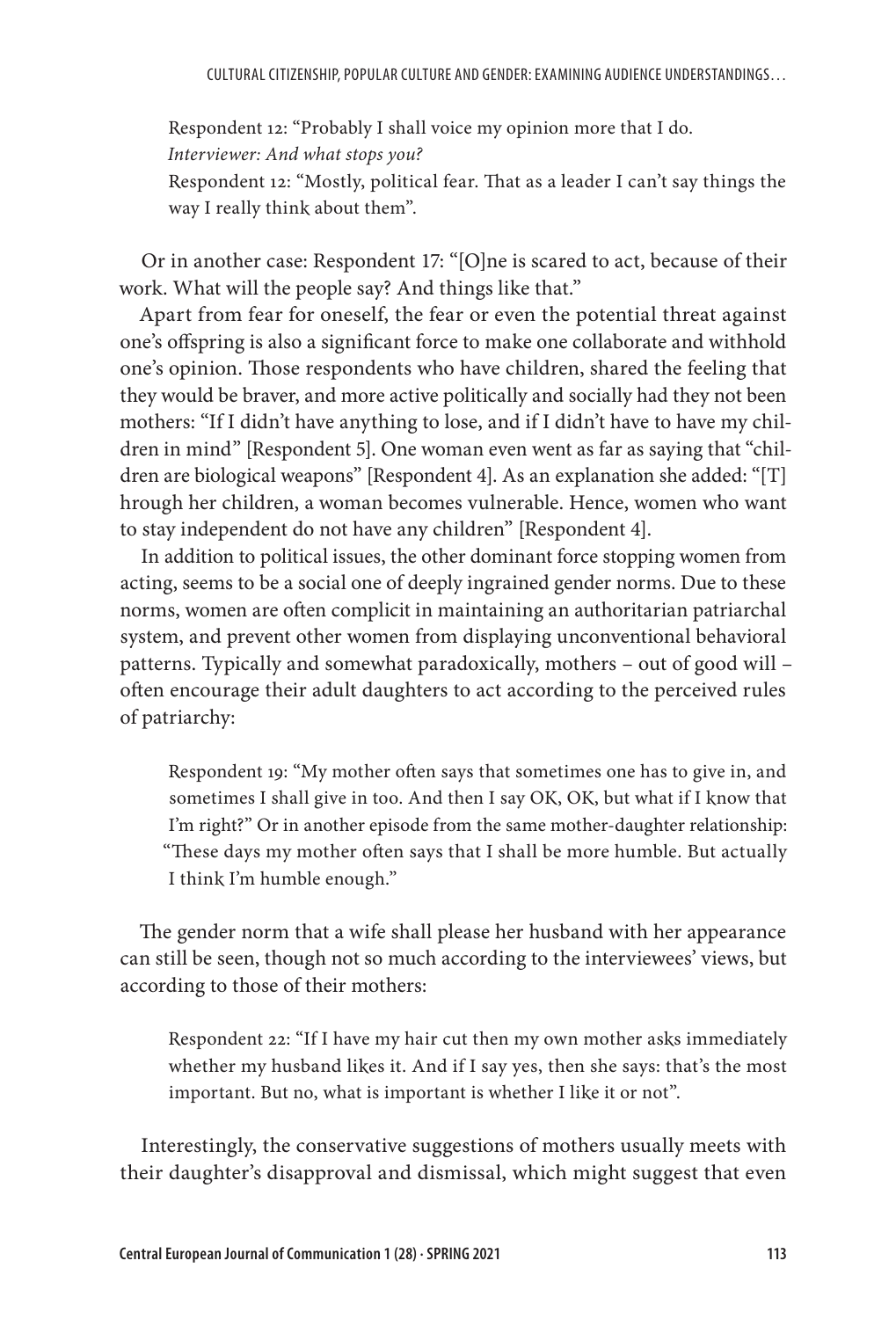though patriarchy is still dominant, a slight shift towards a more liberal order has started to appear.

A less benevolent, but similar behavior is that of the female leader. The experience is often shared that "if women become leaders they take up masculine behavior patterns, and they are not very tolerant with women" [Respondent 20]. In the series, Aunt Lydia is the character, who embodies this type of female leader. The opinion on her was not favorable because she turned against and betrayed women. Yet, some of the interviewees have either read *The Testaments* or heard about its storyline concerning Aunt Lydia starting to subvert the system from within, and they tended to see her character in a more positive light.

The experience of the masculine female leader is not rare. Once women are in a leadership position instead of displaying compassion and encouragement often the opposite happens, and intolerant, insensitive behavior is acquired (Margit, 2002). This study does not have the scope to trace the background and motivation for this behavioral pattern, yet we can assume that the lack of female leader role-models also contributes to this. For instance, in Hungary "[i]n the sub-domain of social power, Hungary has the second lowest score in the EU. There are no women on the boards of research funding organisations. Women comprise 29% of board members of publicly owned broadcasting organisations and only 10 % of board members of the highest decision-making bodies of national Olympic sports organisations" (Gender Equality Index, 2019). Also, a traditional patriarchal system still prevails, which privileges masculinity, "which marginalizes not only women but also feminine qualities expressed by men" (Duvall, 2012: 267), thus enhancing competitiveness, intolerance, and authoritarianism.

It seems challenging to arrive at an overarching conclusion regarding factors, which curb one's willingness to rebel. However, maybe this heterogeneity can provide us with an answer, and a surprising discovery: it has been clear and expected that an authoritarian regime can stop its underprivileged citizens from acting and standing up against injustice. But what is more baffling is that ingrained gender norms, which exist unnoticed, also do just as much harm, since they enforce the rule that "public discourse requires the exclusion of femininity and women" (Donovan, 2012: 187). Hence, it appears from this research that all the listed factors: the existential and social threat, the fear for one's children, and a prevailing patriarchy often upheld by other women, all contribute to the same phenomenon, the maintenance of the traditional silence of women.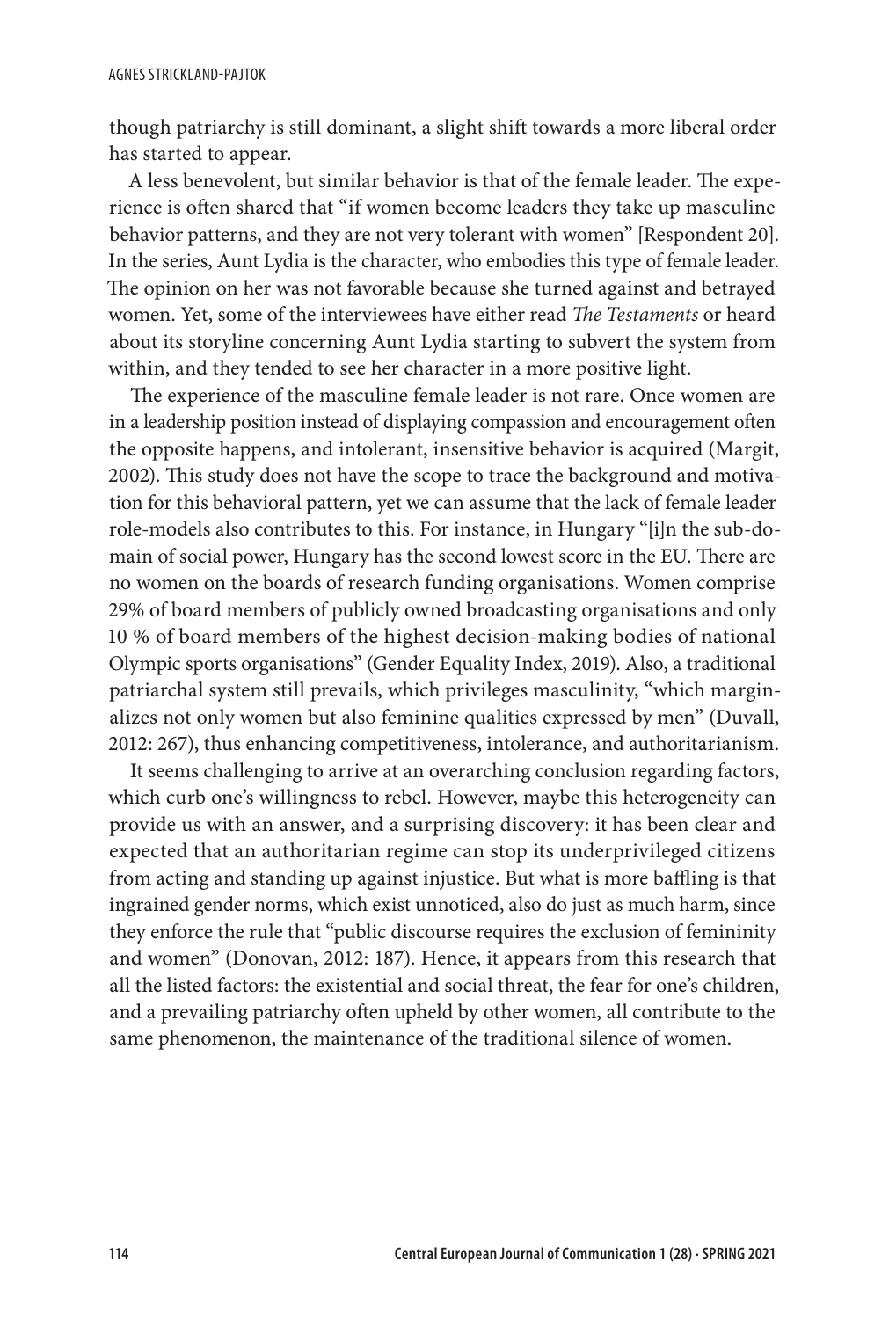# CONCLUSIONS

One of the key intentions of this article was to explore particularities of Hungarian female spectatorship. When analyzing the interviewees' responses to *The Handmaid's Tale*'s fictional world and the associations it triggered, it became visible that participants often revealed a shared knowledge of Hungarian gender-related expectations, current issues of family politics and history. From these reactions, it can be gleaned that for this particular interpretive community the experience of a child-centric and conservative political discourse is common. However, the ways interviewees reacted to these experiences were diverse. These heterogeneous responses also drew attention to the potential of popular television to emerge as a suitable arena for socio-political discussions. This is achieved through several features. Primarily, the distinct characters' experiences and intriguing plotlines. There are also abstract notions of politics (such as dictatorship, freedom of speech, family politics), which become tangible, hence providing the viewers with vicarious experiences, and examples of injustice, which can facilitate audiences to measure their world against the fictional one. This kind of engagement with the TV series prompting cultural citizenship as a continuous re-construction of one's identity, also resonates with Ang's (1996) situational and particularist view of gender identity, which is considered "ambiguous and incoherent, permanently in process of being articulated, disarticulated and rearticulated" (Ang, 1996: 125).

The silence, withdrawal and mistrust of the handmaids in the television series were often associated by the interviewees with everyday experiences of present-day Hungary. Participants revealed that they often stay silent and do not act against injustice because of political fear for themselves or their family members. Even though the respondents' withdrawal from the public sphere appears as an act of civic disengagement, the admission of this decision still shows political consciousness: through displaying a self-reflexive attitude and acknowledging passivity, they mobilized their political awareness. Thus, paradoxically, the act of admitting political passivity and intimidation became a manifestation of cultural citizenship. Therefore, the reluctance of women to discuss politics during the interviews, is not a marker of neglect or ignorance, but a sign of their distrust towards the dominantly masculine structures of the current authoritarian regime.

If we attempt to conclude these results of cultural citizenship through the lens of feminism, the answers seem somewhat controversial. The ambiguous findings that Hermes and Stello (2000) reveal about the feminism's relationship with cultural citizenship through the engagement of crime reading audiences, also hold for audiences of *The Handmaid's Tale*: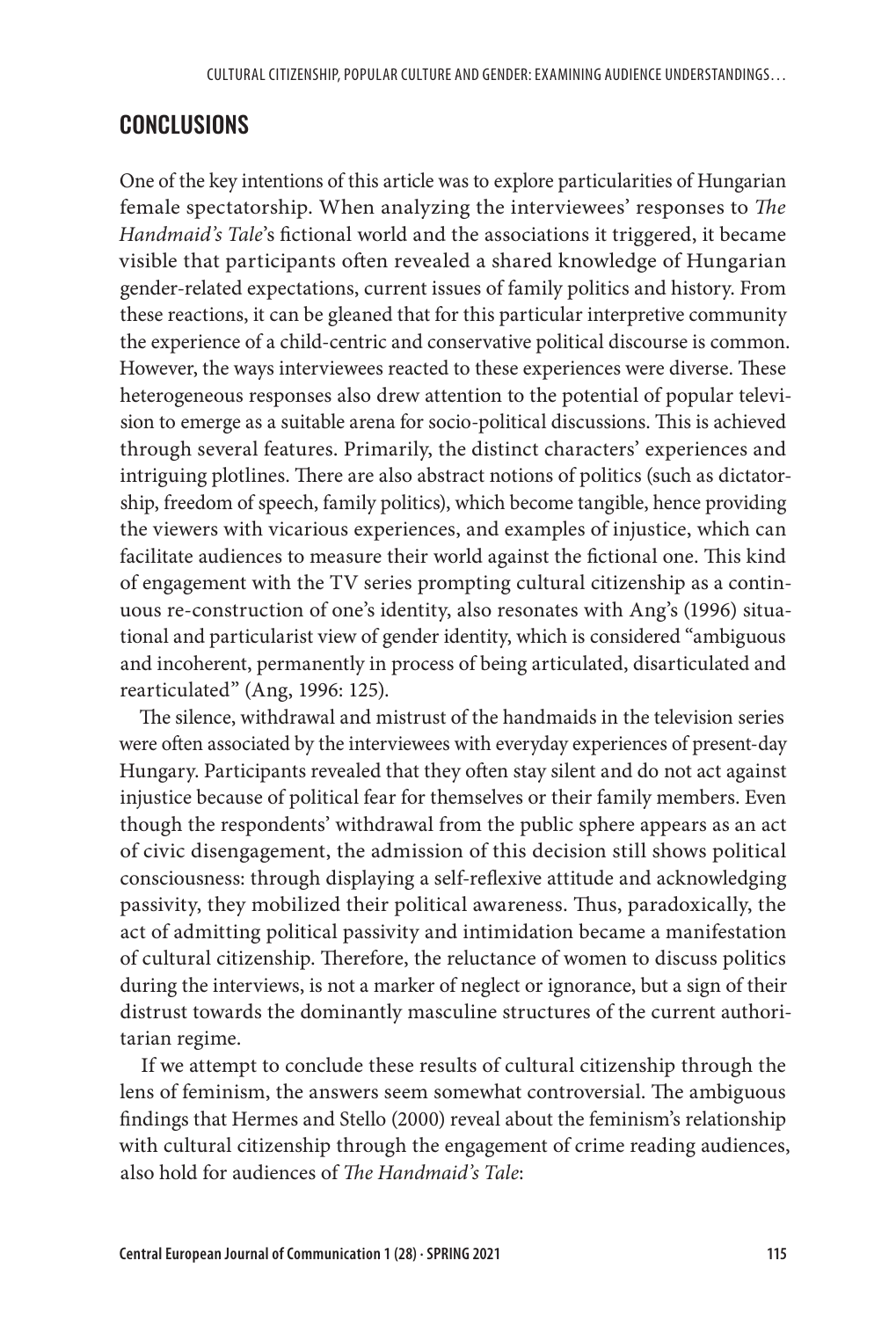[i]n how readers are constructed as economic and political subjects there is evidently enough space for them to find cracks in dominant culture to build sustaining identities and critical forms of empowerment, that paradoxically result in continuing allegiance to that system. (Stello, 2000: 230)

When analyzing the responses of the study's Hungarian women, the same paradox is revealed. Through the different manifestations of engagement, critical identities are constructed along with interpretive communities, yet these constructs – at the moment – are not subversive, and still contribute to the maintenance of the status quo.

Nevertheless, we can witness that popular culture can indeed become the stepping stone between the political and the private spheres through adapting social matters into narratives which are digestible for larger audiences, and making the otherwise seemingly remote political issues relatable to one's private experiences. In the case of *The Handmaid's Tale*, we can witness the phenomenon of the series providing a context for Hungarian women to contemplate on concepts of social and gender inequality and the right to one's body. Thus through discussions taking place in informal online and offline groups, the TV series formed an environment, which facilitates the appearance of citizenship.

#### ACKNOWLEDGMENTS

I would like to thank Dr Tina Askanius at Malmö University for her invaluable comments and suggestions.

# **REFERENCES**

Ang, I. (1996). *Living Room Wars*. London: Routledge.

- Ang, I. (1985). *Watching Dallas: Soap opera and the melodramatic imagination*. Translated by Della Couling. London: Routledge.
- Askanius, T. (2017). Engaging with The Bridge: Cultural citizenship, cross-border identities and audiences as 'regionauts'. *European Journal of Cultural Studies*, *22*(3): 271–290.
- Átlátszó (2016, January 7). *CSOK-os otthonteremtés csak fehérgallérosoknak*. Retrieved February 27, 2021 from https://igyirnankmi.atlatszo.hu/2016/01/07/csok-os-otthonteremtes-csak-fehergallerosoknak.
- Balázs, P. (2018, October 16). *A kormány hivatalosan is megszüntette a gender szakokat* [The Government Has Officially Abolished Gender Courses]. Index.hu. Retrieved February 21, 2021 from https://index.hu/belfold/2018/10/15/a\_kormany\_hivatalosan\_is\_megszuntette\_a\_gender\_szakokat/.
- Balogh, E. S. (2018). *Home savings accounts*. Hungarian Spectrum. Retrieved February 21, 2021 from https://hungarianspectrum.org/tag/home-savings-accounts/.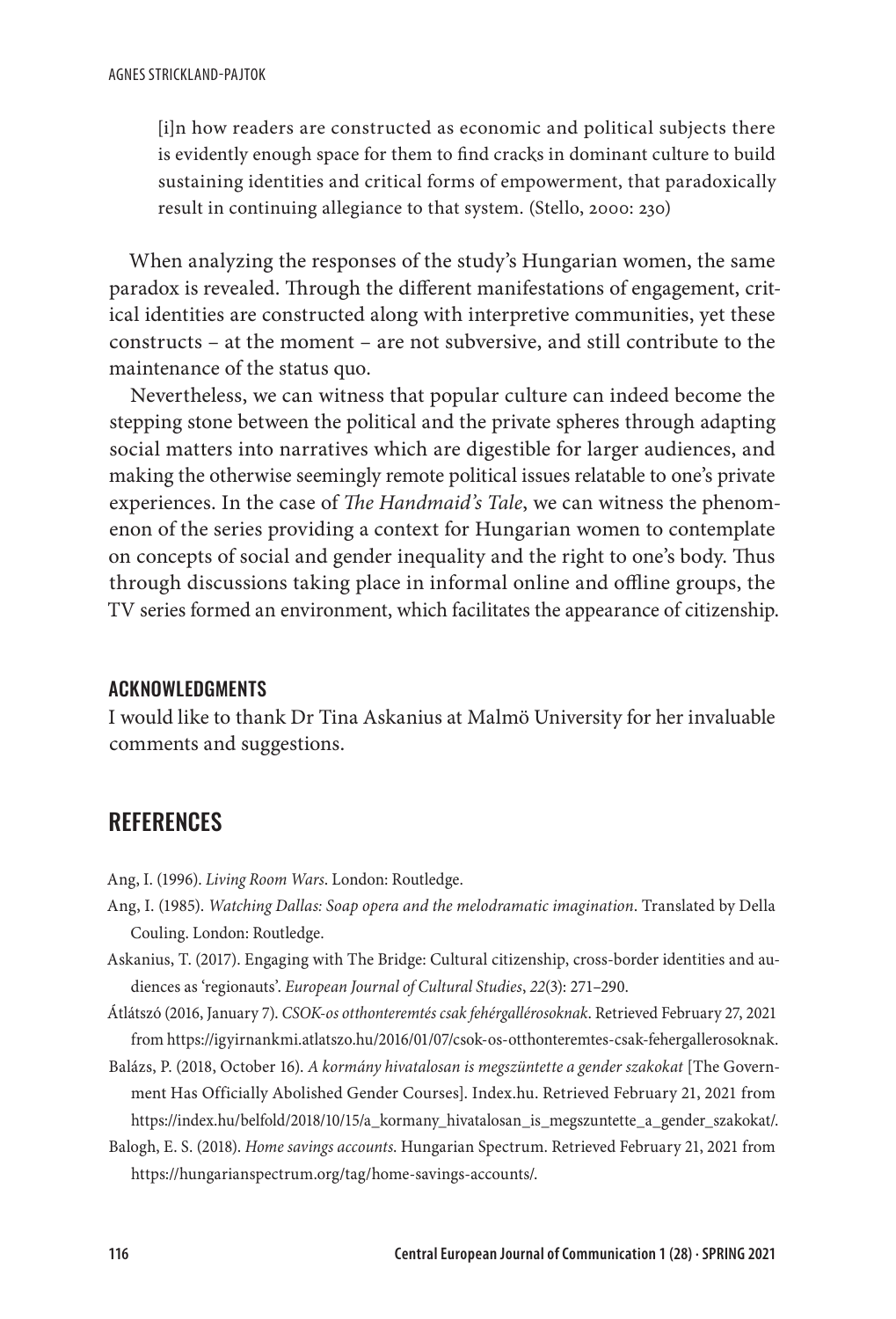- Bence, H. (2018). Kapkodva vezették be a CSOK-ot, az egy és két gyerekes, fiatal házasoknak csak nehezebb lett tőle a lakáshoz jutás [CSOK was introduced in a hurry, making it harder for young couples with one of two children to get the apartment]. *444*. Retrieved February 21, 2021 from https://444. hu/2018/02/21/kapkodva-vezettek-be-a-csok-ot-az-egy-es-ket-gyerekes-fiatal-hazasoknak-csaknehezebb-lett-tole-a-lakashoz-jutas.
- Bényei, J. (2001). Az Alkonyzónától a Simpson családig [From The Twilight Zone to the Simpson Family]. *Médiakutató*. Retrieved February 21, 2021 from https://mediakutato.hu/cikk/2001\_02\_ nyar/06\_alkonyzona.
- Donovan, J. (2012). *Feminist Theory*. Continuum.
- Dahlgren, P. (2006). Doing citizenship. *European Journal of Cultural Studies*, 9(3): 267–286.
- Duvall, S. (2012) Patriarchy In: *Encyclopedia of Gender in Media*, SAGE Publications.
- Esteva, G., Prakash, M. S., & Shiva, V. (2014). *Grassroots postmodernism remaking the soil of cultures*. Zed Books.
- *Gender Equality Index 2019:* Hungary. European Institute for Gender Equality. Retrieved April 9, 2020 from https://eige.europa.eu/publications/gender-equality-index-2019-hungary.
- George, K. (2012). Self-help as women's popular culture in suburban New Jersey: An ethnographic perspective. *Participations: Journal of Audience & Reception Studies*, 9(2), Retrieved April 9, 2020 from https://www.participations.org/Volume%209/Issue%202/3%20George.pdf.
- Hermes, J. (2005). *Re-reading Popular Culture: Rethinking Gender, Television, and Popular Media Audiences*. Blackwell Publishing.
- Hermes, J., & Stello, C. (2000). Cultural citizenship and crime fiction. *European Journal of Cultural Studies*, 3(2): 215–232.
- Hill, A. (2018) Saga's story: Emotional engagement in the production and reception of Nordic crime drama The Bridge. In: Turnbull S., Peacock S. & Hansen KT (eds.) *Crime Pays – Contemporary Television Crime Dramas*, Palgrave Macmillan.
- Hodkinson, P. (2017). *Media, culture and society: An Introduction*. Kindle Edition.
- Hungarian Spectrum (2020, November 14). *Anti-Gay-Lesbian Amendments to the Adoption Law*. Retrieved February 21, 2021 from https://hungarianspectrum.org/2020/11/14/anti-gay-lesbianamendments-to-the-adoption-law.
- Kaid, L. L., & Holtz-Bacha, C. (2008). In *Encyclopedia of political communication*. Sage Publications.

Kvale, S. (2007). *Qualitative Research kit: Doing interviews*. SAGE Publications.

- Margit P. (2002). A nők reprezentációja [Representation of Women], *Médiakutató.* Retrieved April 9, 2020 from https://mediakutato.hu/cikk/2002\_03\_osz/06\_a\_nok\_reprezentacioja.
- Miklós, J. (2015, December 21). *Összeszedtünk tíz fontos kérdést az ingyen 20 millióról* [we've compiled ten important questions about 20 million]. Retrieved April 9, 2020 from https://index.hu/gazdasag/2015/12/16/csok/.
- Munk, V. (2009). Sztárság, elméletben. *Médiakutató*. Retrieved April 9, 2020 from https://mediakutato. hu/cikk/2009\_01\_tavasz/01\_sztarsag\_elmeletben.
- Nærland, T. (2019). Fictional Entertainment and Public Connection: Audiences and the Everyday Use of TV-series. *Television & New Media,* Vol. 20 (7): 651–669.